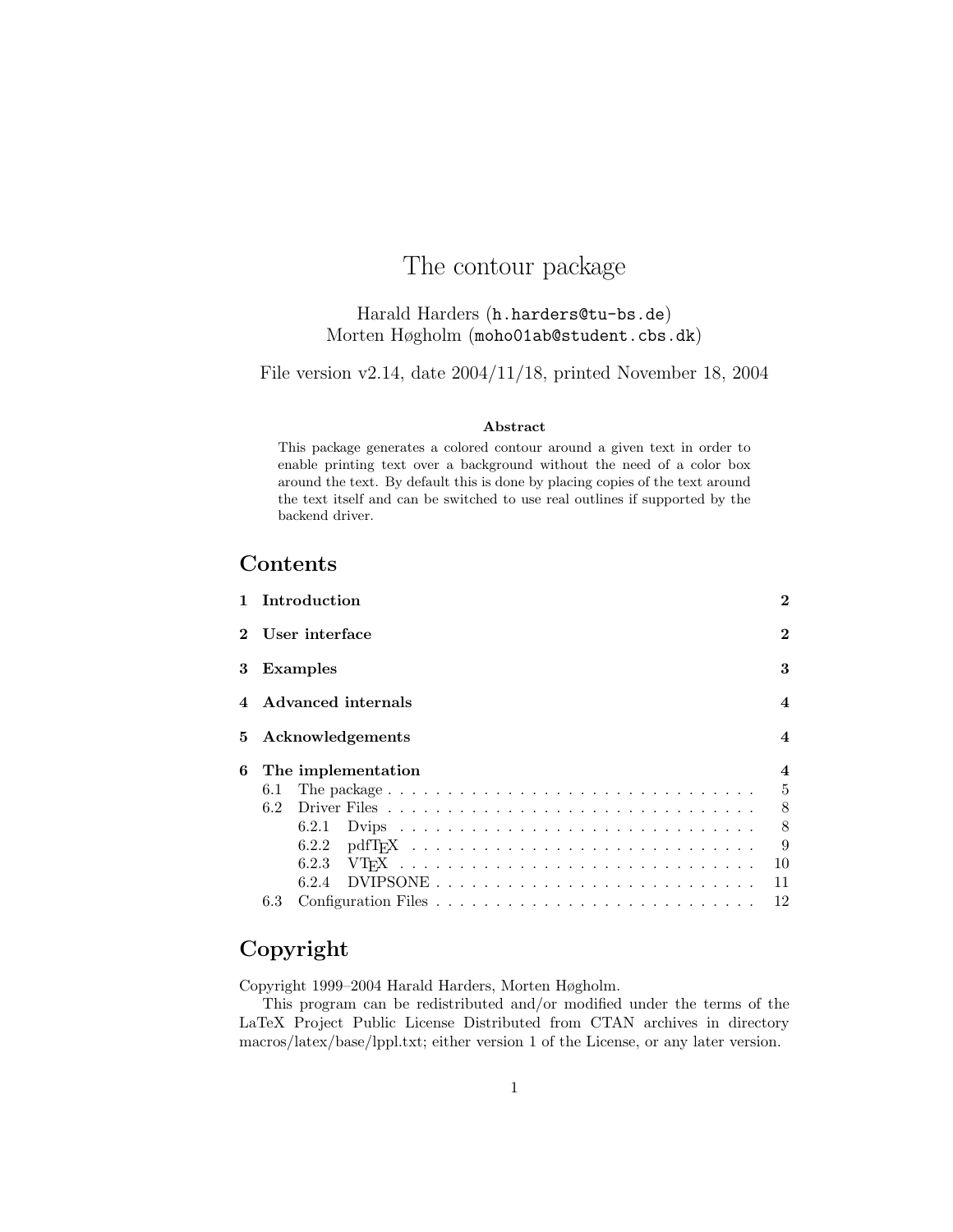### 1 Introduction

Sometimes it is necessary to print text over a background that is not pure white, e.g., in gnuplot plots. It is not always wished to plot the text in a rectangular box since this can cover important information or look poor. This package provides a solution to cover less space with the text and ensure readable text in the same time.

The used technique is quite simple. By default, in a circle around the original text position the same text is printed evenly distributed 16, 32, or a a given number times. The default radius for the circle is 0.03 em. If requested and supported by the used driver (dvips, pdfTEX, VTEX, DVIPSONE) a real outline can be chosen instead of text copies.

### 2 User interface

To use this package place

\usepackage[<options>]{contour}

in the preamble of your document.

If loaded without package option or with the option copies the contour is printed by placing copies of the text around the original text, as described below. This can be changed by the option outline. If specified this option the contour is printed by a real outline of the text instead of copies. This increases speed as well as quality<sup>1</sup> and reduces the file size. But some prerequisites have to be fulfilled:

- The backend driver has to be supported. Currently, dvips, pdfT<sub>E</sub>X, VT<sub>E</sub>X, and DVIPSONE are supported. Normally, the file contour.cfg tries to find out which driver has to be loaded.<sup>2</sup> But you can also specify the driver by giving one of the package options dvips, xdvi, pdftex, vtex, or dvipsone. xdvi refers to dvips as driver. In xdvi and DVIWindo, the contours are silently ignored.
- Outline (vector) fonts have to be used. With dvips, this means that Type 1 fonts have to be used. With pdfT<sub>E</sub>X, Type 1 or TrueType fonts are supported. If you are using METAFONT fonts you have to use copies (package option copies).

\contour The package provides the commands

```
\contour{<color>}{<text>}
\contour[<number>]{<color>}{<text>}
\contour*{<color>}{<text>}
```
which produce the text  $\langle text \rangle$  with a  $\langle color \rangle$ ed contour around. The text itself is typeset in the normal active color. The normal \contour command produces 16

<sup>1</sup>Especially in Acrobat Reader, the quality is better.

<sup>2</sup>DVIPSONE cannot be determined automatically.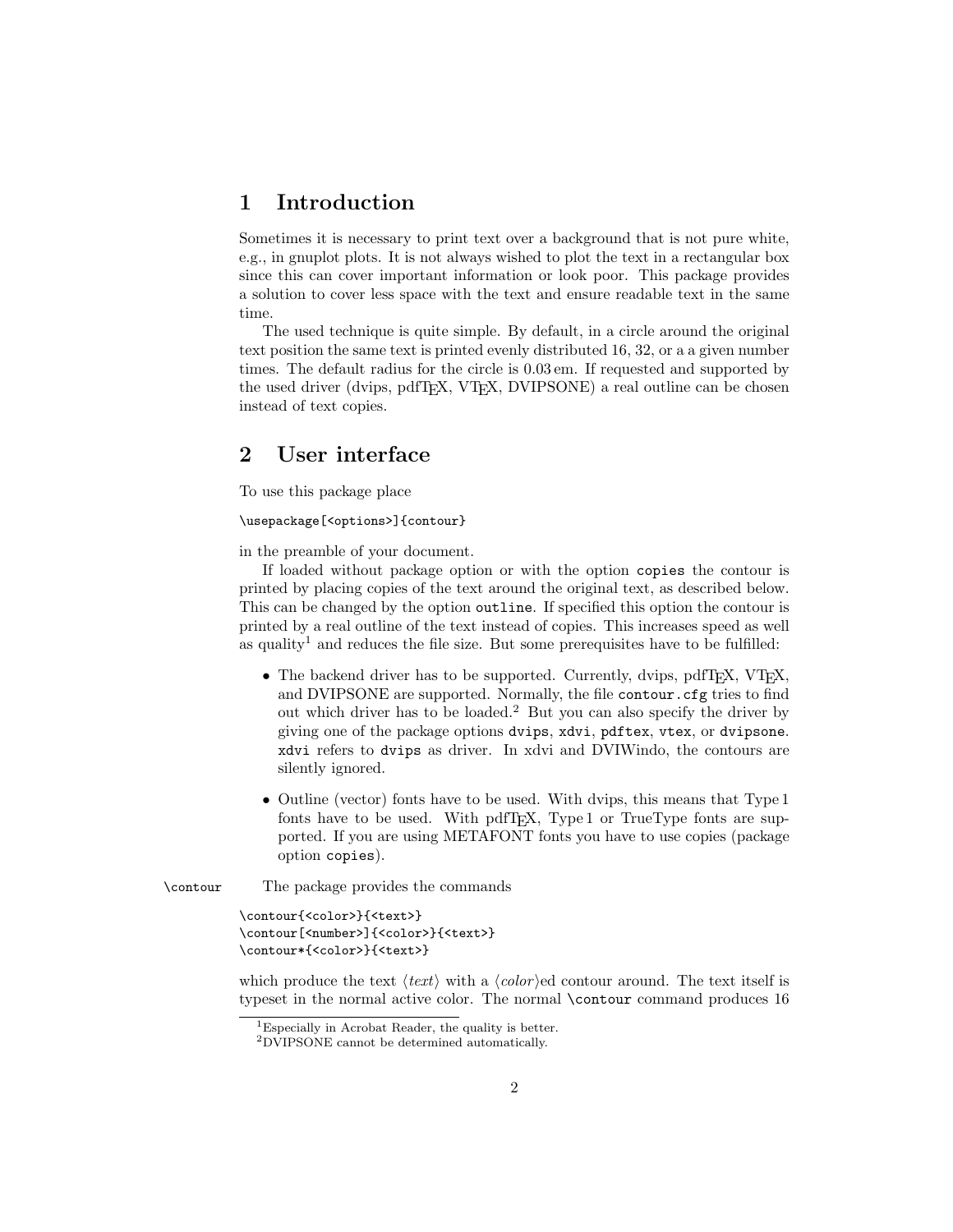

Figure 1: Comparison of the commands \colorbox and \contour

copies of the text while the  $*$  variant makes 32 copies. If  $\langle number \rangle$  is given, the given number of copies is generated around the text. If  $\langle number \rangle$  is auto instead of a number, the number of copies is calculated automatically depending on the font size.

\contourlength The radius of the circle (= thickness of the contour) can be changed using the command \contourlength{ $\langle length \rangle$ }, where  $\langle length \rangle$  is a length understood by LATEX. The length is not expanded when defining the contour length but when using it. For example when using 0.05em, 0.05 em of the font used in the command \contour are used.

\contournumber By default, \contour generates 16 copies of the text. You can change this by using \contournumber, e.g.,

\contournumber{27}

If you specify auto instead of a number, \contour will use the automatically calculated number of copies. You may also use the package option auto to reach this behaviour:

```
\usepackage[auto]{contour}
```
If using outlines the number of copies is ignored.

## 3 Examples

The command

```
\colorbox{black}{This text is not visible
  \contour{white}{but this is.}}
```
produces:

but this is.

Another example is shown in Figure 1.

In Figure 2, you can see how the output depends on the number of copies.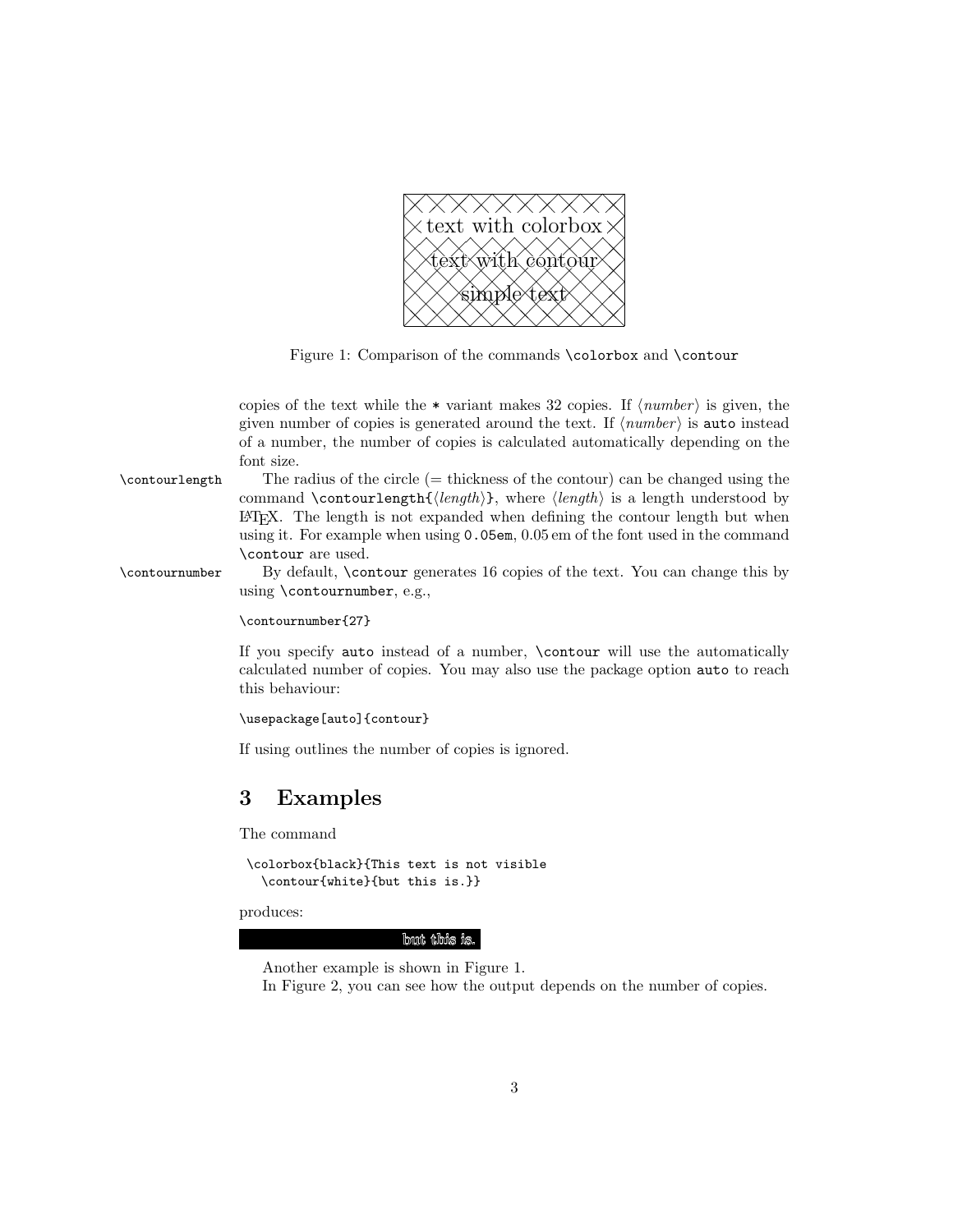

Figure 2: Contours with different numbers of copies with a large distance between text and copies

## 4 Advanced internals

Normally, it is not planned to switch between outline and copy mode. If you really have to do it you can use the boolean \ifcon@outline. \con@outlinetrue switches on outlines, while replacing true by false switches them off. Don't forgett to surround it by \makeatletter and \makeatother to allow @ in command names.

See the difference between copy and outline mode:



## 5 Acknowledgements

Thanks to Richard Pfeiffer who had the idea for this package and wrote some code that did it.

Thanks to Dietrich Grau who asked me for support of DVIPSONE and who did the testing of all my code ideas for this driver since I do not have  $Y\&Y$  T<sub>E</sub>X.

## 6 The implementation

Heading of the package:

- 1 (package)\NeedsTeXFormat{LaTeX2e}
- 2 (dvips)\ProvidesFile{dvips.cnt}
- 3  $\phi$  and  $\phi$  and  $\phi$  and  $\phi$  and  $\phi$  and  $\phi$
- $4 \langle vtex\rangle\backslash \text{ProvidesFile} \text{vtex}$ .cnt}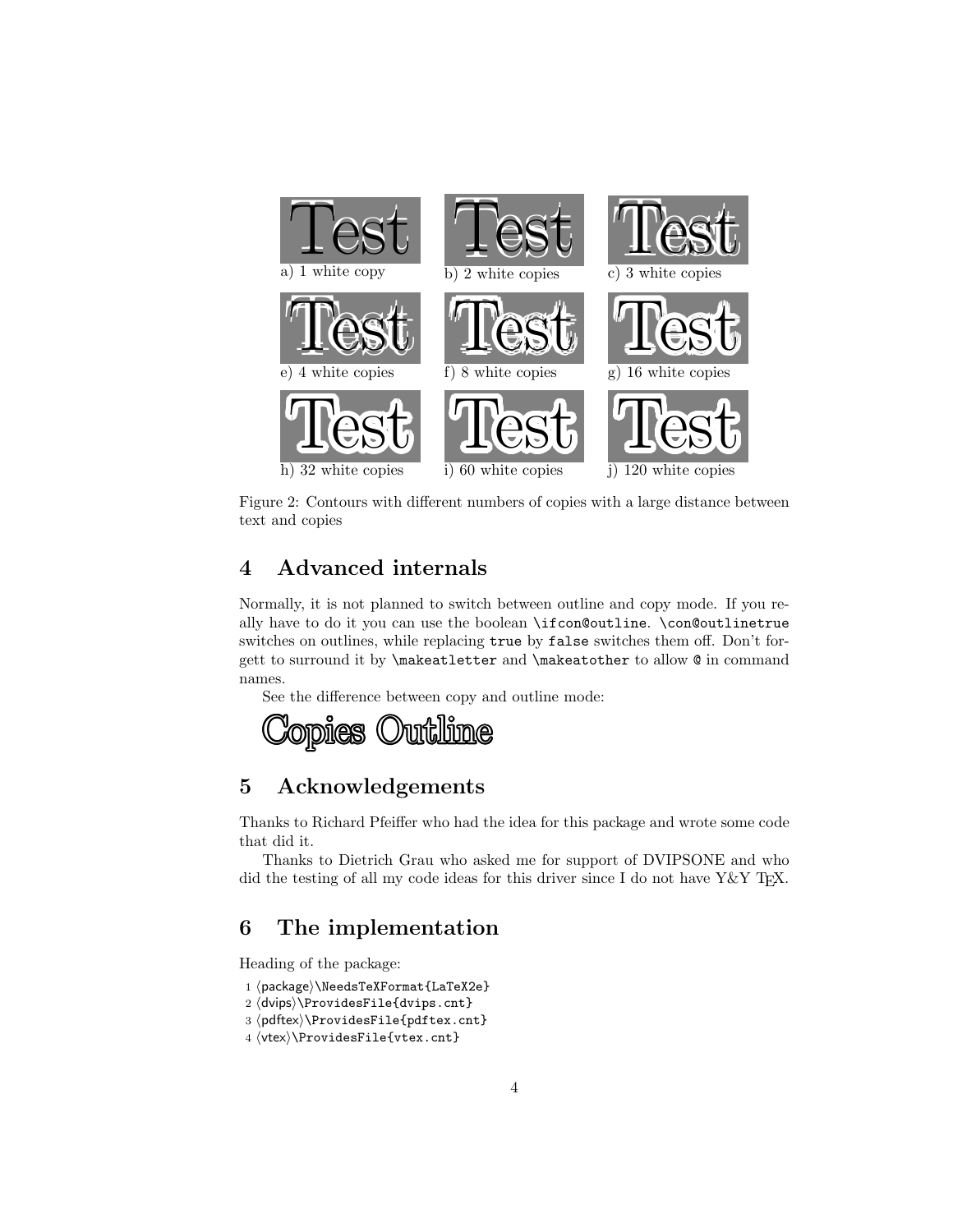```
5 (dvipsone)\ProvidesFile{dvipsone.cnt}
6 \langle cfgfile \rangle\ProvidesFile{contour.cfg}
7 (package)\ProvidesPackage{contour}
8 (package | drv | cfgfile) [2004/11/18 v2.14 Print contoured text (HH, MH)]
9 \langle *package \rangle
```
#### 6.1 The package

This package requires the color package from the graphics bundle:

```
10 \RequirePackage{color}
```
This package requires the trig package:

```
11 \RequirePackage{trig}
```
A command that makes \color inactive prevent the background text color from being changed:

```
12 \def\con@coloroff{%
                13 \def\@undeclaredcolor[##1]##2{}%
                14 \def\@declaredcolor##1{}%
                15 }
                Set text to a specified relative position without using space:
                16 \newcommand*\con@put[3]{%
                17 \rlap{\hskip#1\raisebox{#2}[0pt]{#3}}%
                18 }
\contourlength Define the commands for changing the base length:
                19 \newcommand*\contourlength[1]{\def\con@base@length{#1}}
                20 \contourlength{0.03em}
\contournumber Define the commands for changing the number of text copies:
                21 \newcommand*\contournumber[1]{\def\con@default@copies{#1}}
                22 \contournumber{16}
                Define new offset length:
                23 \newlength{\con@length}
                Define the angles for using \langle \#1 \rangle copies unless they've previously been defined.
                We use 'trig' for this.
                24 \newcommand*\con@define@copyangles[1]{%
                25 \edef\con@tempa{auto}%
                26 \edef\con@tempb{#1}%
                Set the number of copies automatically.
                27 \ifx\con@tempa\con@tempb
                28 \expandafter\ifdim\f@size pt<15pt\relax
                29 \edef\con@tempb{16}%
                30 \qquad \text{leless}31 \expandafter\ifdim\f@size pt<25pt\relax
                32 \edef\con@tempb{32}%
                33 \else
```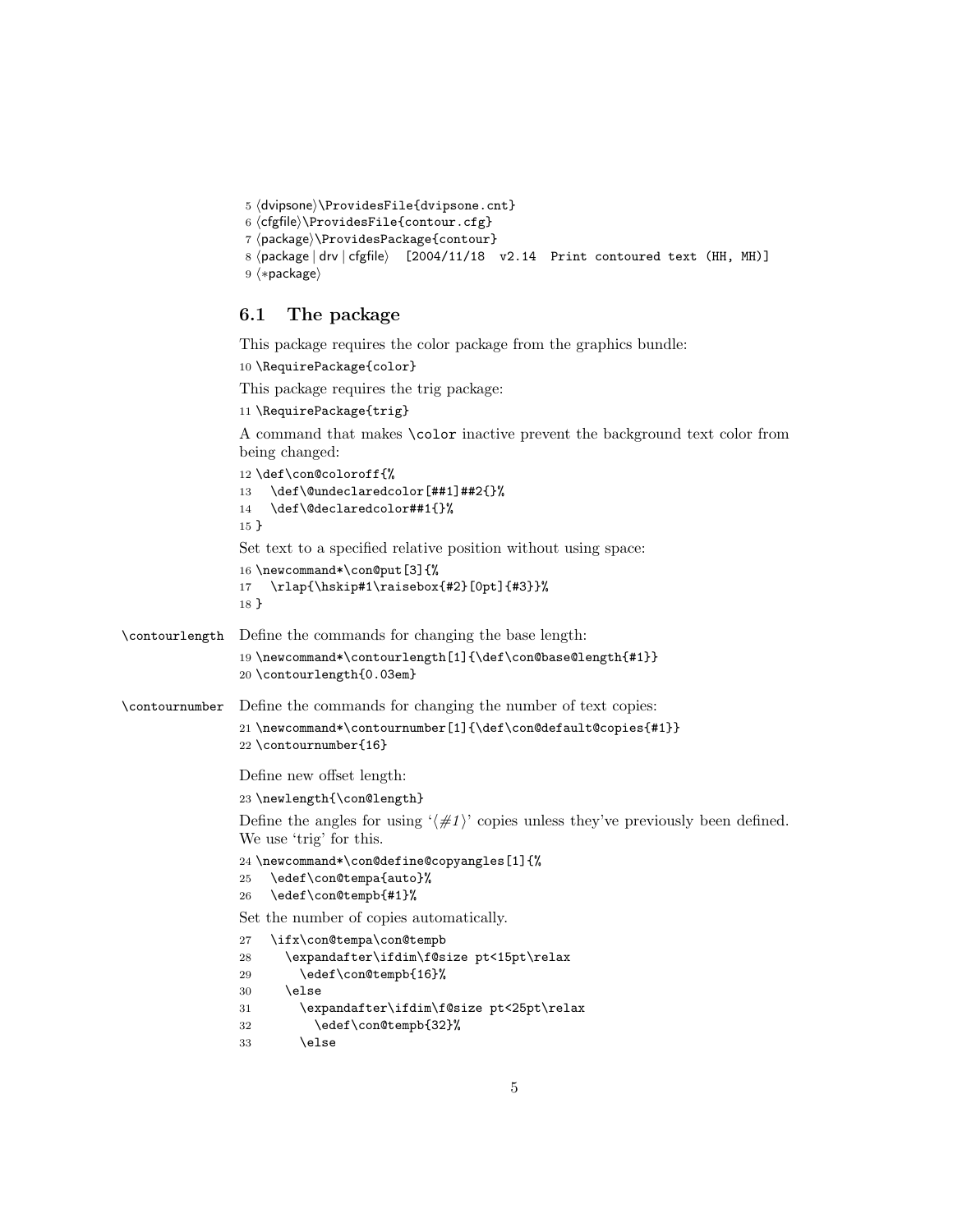```
34 \expandafter\ifdim\f@size pt<50pt\relax
         35 \edef\con@tempb{60}%
         36 \else
         37 \edef\con@tempb{120}%
         38 \setminusfi
         39 \qquad \qquad \text{if}40 \fi
         41 \fi
         42 \@tempcnta=\con@tempb\relax
         43 \@ifundefined{con@\number\@tempcnta @copies}{%
         44 \global\@namedef{con@\number\@tempcnta @copies}{}%
         45 \@tempdima=360\p@
         46 \divide\@tempdima by \@tempcnta
         47 \@tempdimb=\z@
         48 \@tempcntb=\z@
         49 \loop
         50 \ifnum\@tempcntb<\@tempcnta
         51 \edef\con@temp@fdim{\strip@pt\@tempdimb}%
         52 \CalculateSin{\con@temp@fdim}%
         53 \CalculateCos{\con@temp@fdim}%
         54 \advance\@tempcntb \@ne
         55 \advance\@tempdimb \@tempdima\relax
         56 \repeat
         57 }{}%
         58 \let\con@tempa\@undefined
         59 \let\con@tempb\@undefined
         60 }
\contour The starred version of \contour prints 32 copies.
         61 \newcommand*\contour{\@ifstar{\@contour[32]}{\@contour}}
         62 \newcommand*\@contour[3][\con@default@copies]{%
         63 \ifvmode
         64 \leavevmode
         65 \fi
         66 \setlength\con@length{\con@base@length}%
         Print outline or copies?
         67 \ifcon@outline
         68 \typeout{contour: Using real outline for '#3'\on@line.}%
         69 \@contour@outline{#2}{#3}%
         70 \else
         71 \begingroup
         Calculate the copy angles.
         72 \con@define@copyangles{#1}%
         73 \typeout{contour: Using \the\@tempcnta\space copies for '#3'\on@line.}%
         74 \@tempdima=360\p@
         75 \divide\@tempdima by \@tempcnta\relax
```

```
76 \@tempdimb=\z@
```

```
77 \@tempcntb=\z@
```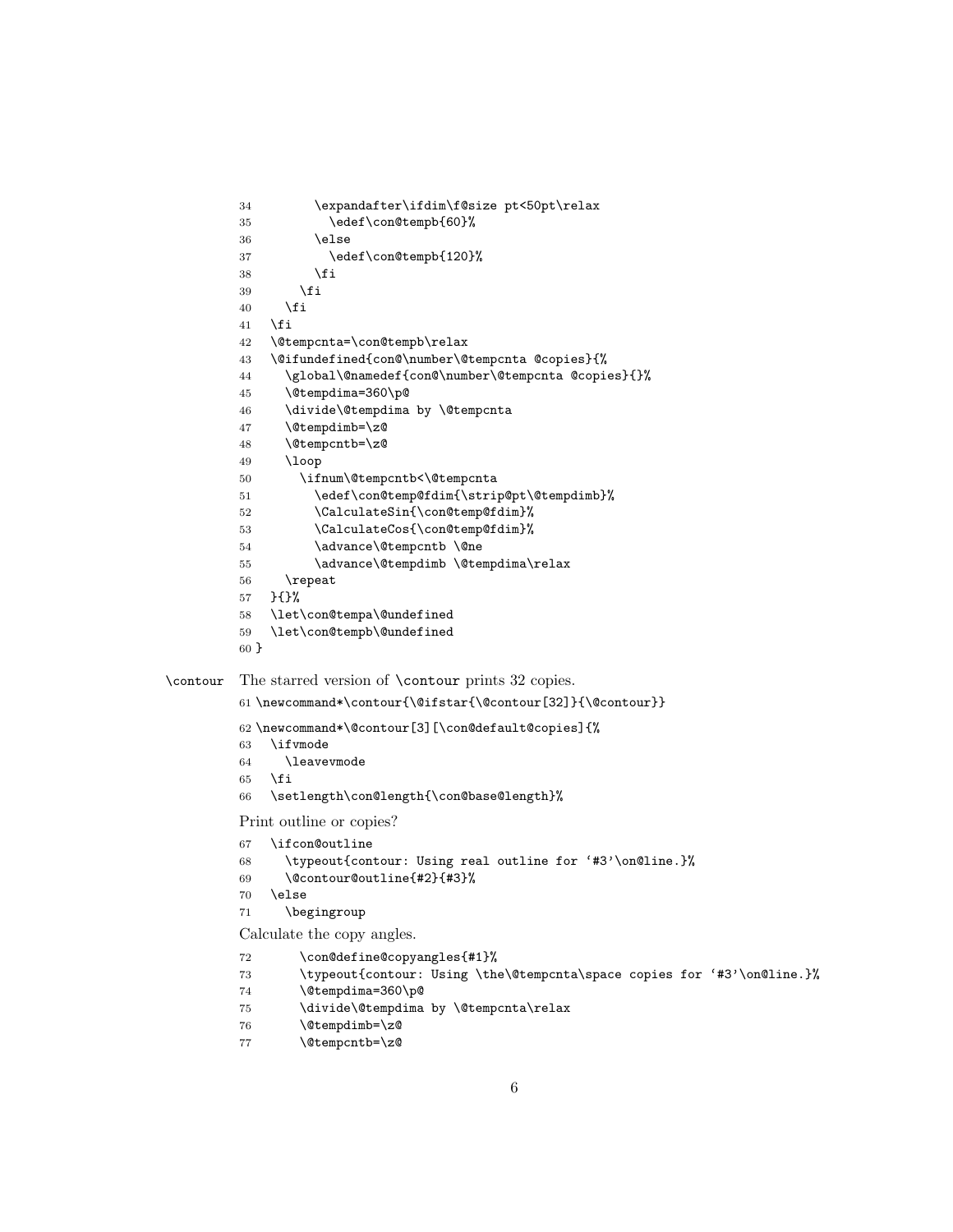Set color ans switch off color command inside argument.

```
78 \color{#2}%
79 \con@coloroff
Print the copies.
80 \loop
81 \ifnum\@tempcntb<\@tempcnta\relax
82 \edef\con@temp@fdim{\strip@pt\@tempdimb}%
83 \con@put
84 {\UseSin{\con@temp@fdim}\con@length}%
85 {\UseCos{\con@temp@fdim}\con@length}%
86 {#3}%
87 \advance\@tempcntb \@ne\relax
88 \advance\@tempdimb\@tempdima\relax
89 \repeat
90 \endgroup
Print the main text.
91 \mbox{#3}%
92 \fi
93 }
By default, no driver is active.
94 \providecommand*\con@driver{\@empty}
Boolean for using outline or copies.
95 \newif\ifcon@outline
Options:
96 \DeclareOption{auto}{\contournumber{auto}}
97 \DeclareOption{dvips}{\def\con@driver{dvips.cnt}}
98 \DeclareOption{xdvi}{\ExecuteOptions{dvips}}
99 \DeclareOption{pdftex}{\def\con@driver{pdftex.cnt}}
100 \DeclareOption{vtex}{\def\con@driver{vtex.cnt}}
101 \DeclareOption{dvipsone}{\def\con@driver{dvipsone.cnt}}
102 \DeclareOption{outline}{\con@outlinetrue}
103 \DeclareOption{copies}{\con@outlinefalse}
Load configuration file if existing.
104 \InputIfFileExists{contour.cfg}{%
105 \typeout{Loading configuration file 'contour.cfg'.}%
106 }{%
107 \typeout{No configuration file 'contour.cfg' found.}%
```
}

Process the options.

\ProcessOptions\relax

Load the driver file.

\expandafter\ifx\con@driver\@empty

```
111 \ifcon@outline
```
\PackageError{contour}{Chosen package option 'outline' but no

driver defined}{Leave out the 'outline' option or define a driver}%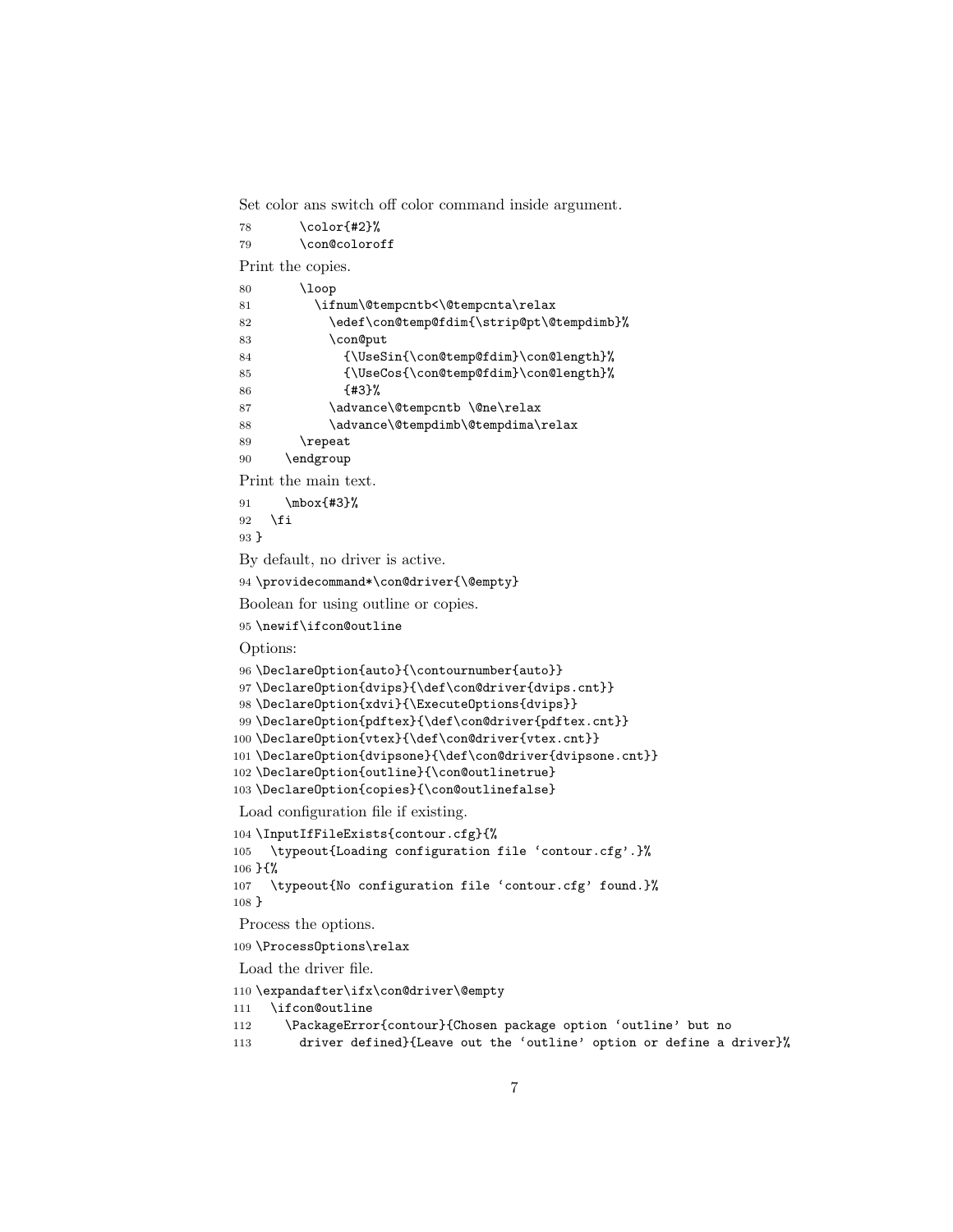```
114 \else
115 \PackageWarning{contour}{No driver defined (which does not matter
116 when using copies)}%
117 \fi
118 \else
119 \InputIfFileExists{\con@driver}{%
120 \typeout{contour: Using driver file '\con@driver'.}%
121 }{%
122 \PackageError{contour}{Driver file '\con@driver' does not exist}{}%
123 }%
124 \fi
125 \langle/package\rangle
```
#### 6.2 Driver Files

#### 6.2.1 Dvips

 $\text{Comtour@outline}$  Prints the text and contour using real outlines.  $\text{Comtour@outline} {\text{color}} {\text{tr}}$ 

```
126 \langle *divips \rangle
```
127 \newcommand\*\@contour@outline[2]{%

```
128 \begingroup
```
Double the width of the contour since the inner half is overprinted by the normal text; convert pt to bp.

129 \setlength\con@length{2\con@length}%

```
130 \setlength\con@length{0.99626400996\con@length}%
```
Set the contour color and disable color command.

```
131 \qquad \text{120}132 \con@coloroff
```
PostScript preamble to print an outline for the text.

133 \special{ps:

First, save all graphics settings to avoid side effects.

134 gsave

Start a new path and choose a round pen.

135 newpath 136 1 setlinejoin 137 1 setlinecap

Set the line width and scale it according to the PostScript scale.

```
138 Resolution 72 div DVImag mul
```
139 \strip@pt\con@length\space mul setlinewidth

Save show to be able to restore it later.

140 /cntorigshow /show load def

Redefine the show command that prints a text to do the outline instead of the text.

141 /show { false charpath } def 142 *}*%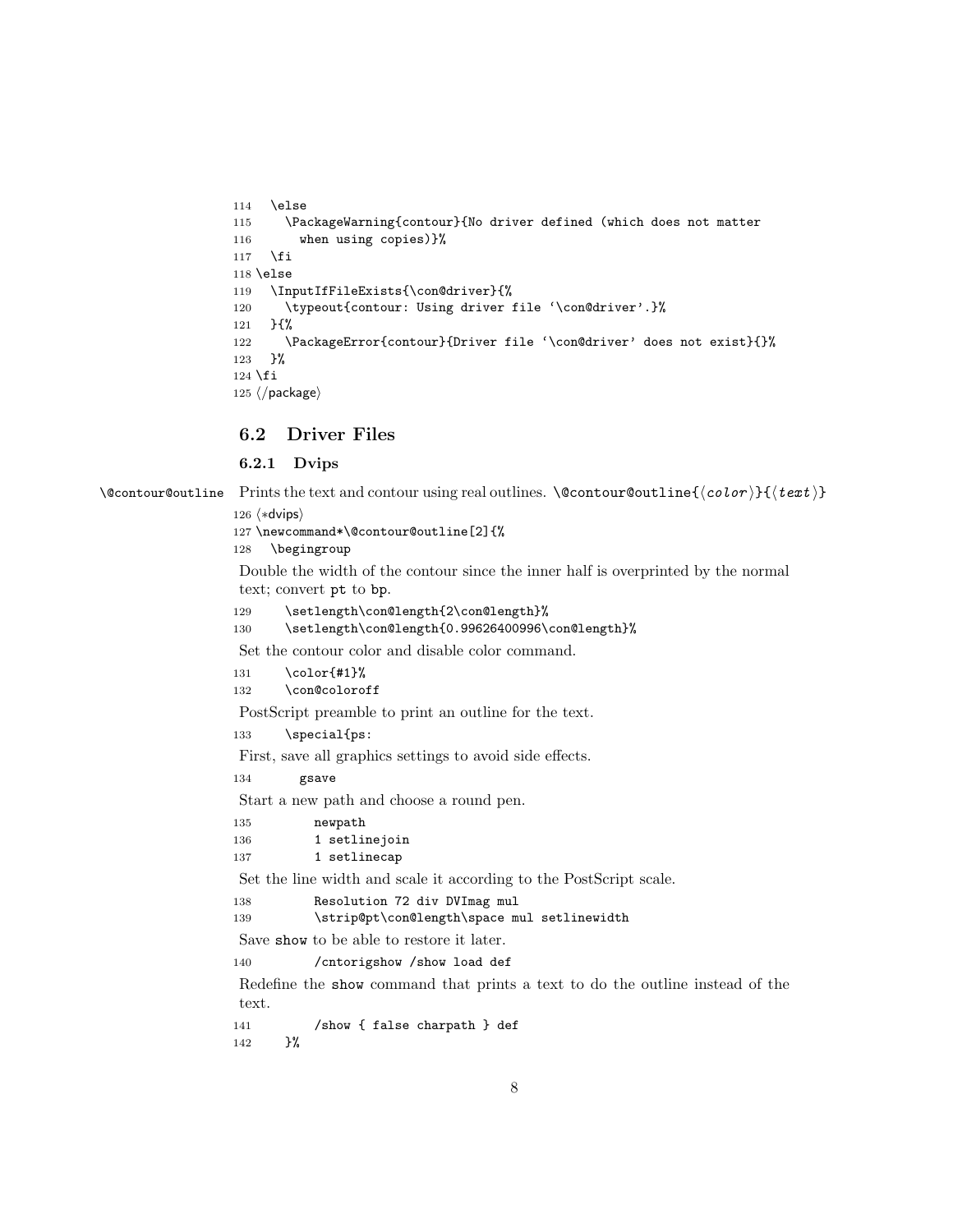Typeset the outline text. 143 \rlap{#2}% PostScript postamble. 144 \special{ps: Finally, do the outline. 145 stroke Restore the original settings. 146 /show /cntorigshow load def 147 grestore 148 }% 149 \endgroup Print the main text. 150 \mbox{#2}% 151 } 152  $\langle$  /dvips $\rangle$ 

#### $6.2.2$  pdfT<sub>F</sub>X

 $\text{CountOurCountline}$  Prints the text and contour using real outlines.  $\text{CountourCountline}({\color{red}{\text{color}}})$ 

```
153 \langle *pdftex \rangle
```
154 \newcommand\*\@contour@outline[2]{%

```
155 \begingroup
```
Double the width of the contour since the inner half is overprinted by the normal text; convert pt to bp.

156 \setlength\con@length{2\con@length}%

157 \setlength\con@length{0.99626400996\con@length}%

Set the contour color and disable color command.

158 \color{#1}% 159 \con@coloroff

PDF preamble.

```
160 \pdfliteral{%
```
Save the graphics settings.

161 q

Choose a round pen.

```
162 1 j
163 1 J
Switch text to print an outline instead of fill.
```
164 1 Tr

Set the line width.

```
165 \strip@pt\con@length\space w
166 }%
```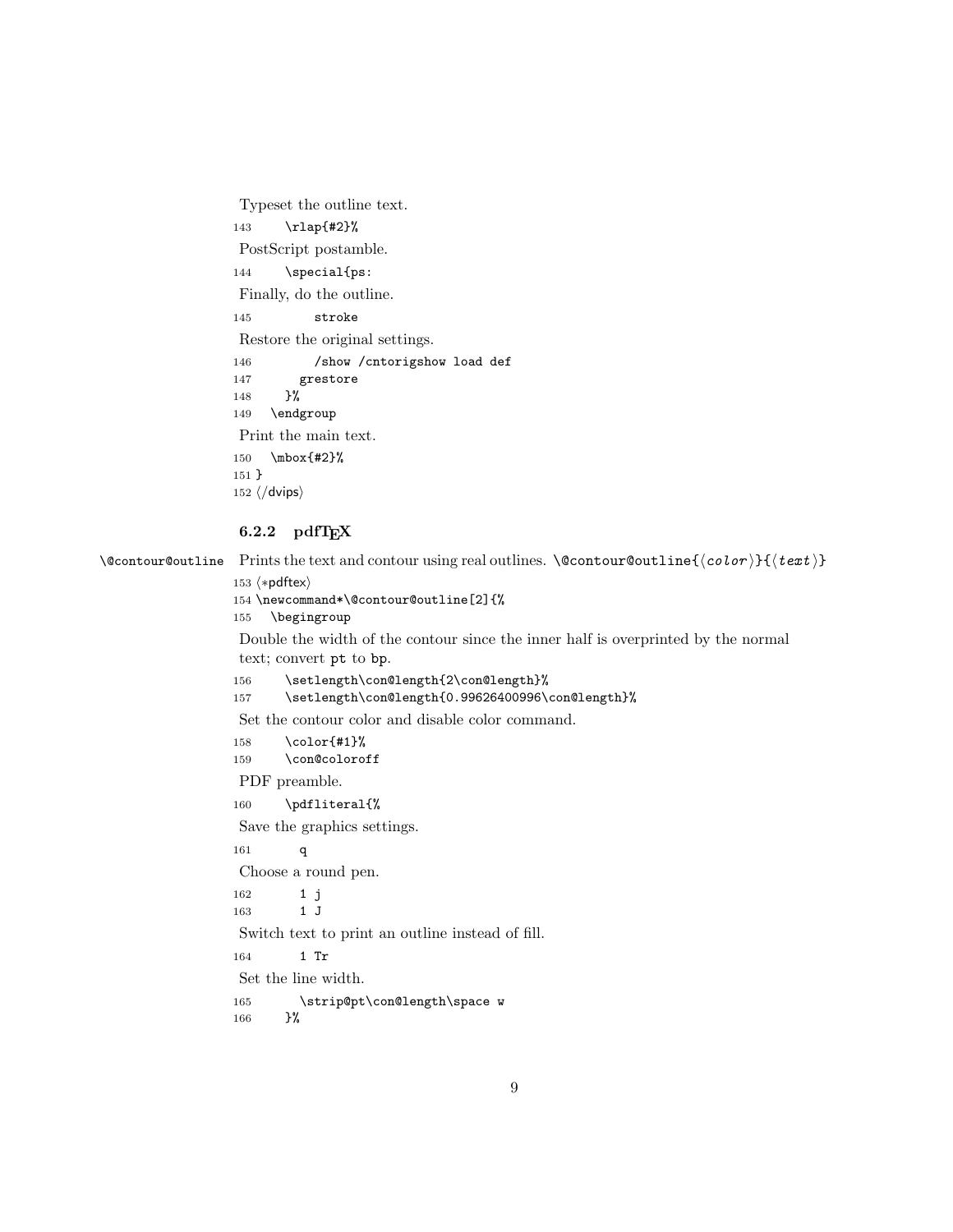Typeset the outline text. 167 \rlap{#2}% PDF postamble. 168 \pdfliteral{% Restore original settings. 169 Q 170 }% 171 \endgroup Print the main text. 172 \mbox{#2}% 173 } 174  $\langle$ /pdftex $\rangle$ 

#### 6.2.3 VT<sub>F</sub>X

 $\text{CountOurCountline}$  Prints the text and contour using real outlines.  $\text{CountourCountline}({\color{red}{\text{color}}})$ 

#### 175  $\langle$ \*vtex $\rangle$

176 \newcommand\*\@contour@outline[2]{%

177 \begingroup

Double the width of the contour since the inner half is overprinted by the normal text; convert pt to bp.

```
178 \setlength\con@length{2\con@length}%
```

```
179 \setlength\con@length{0.99626400996\con@length}%
```
Set the contour color and disable color command.

```
180 \color{#1}%
181 \con@coloroff
```
PostScript preamble to print an outline for the text.

At this point, VTEX does an ugly job since it interprets this code immediately and thus puts the path itself into the output instead of just let the printer do the work. I do not know how to change this.

182 \special{pS:

First, save all graphics settings to avoid side effects.

183 save

Start a new path and choose a round pen.

| 184 | newpath       |
|-----|---------------|
| 185 | 1 setlinejoin |
| 186 | 1 setlinecap  |

Set the line width.

187 \strip@pt\con@length\space setlinewidth

Redefine the command that prints a text to do the outline instead of the text.

188 /show { false charpath } def

189 }%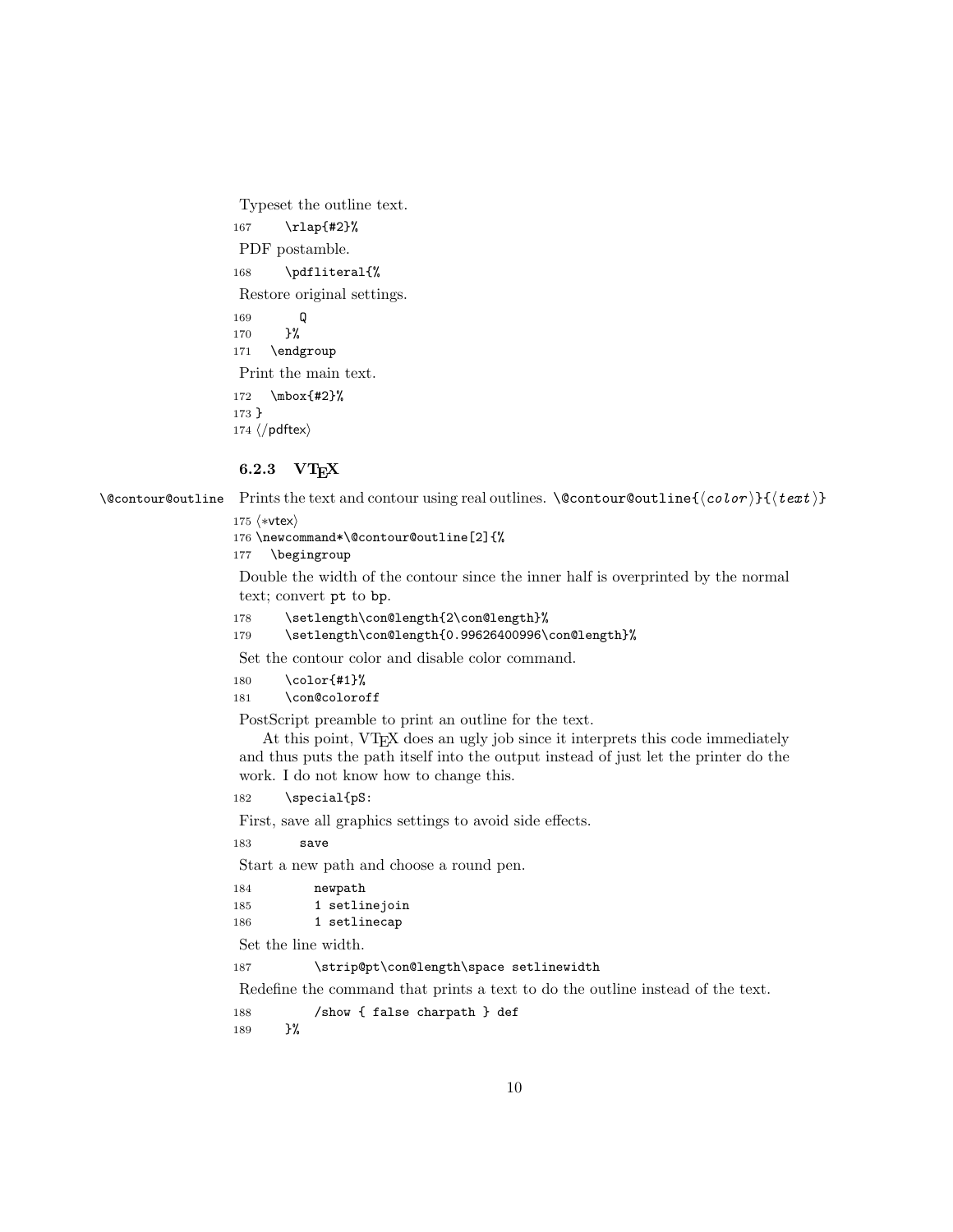Typeset the outline text. 190 \rlap{#2}% PostScript postamble. 191 \special{pS: Finally, do the outline. 192 stroke Restore the original settings. 193 restore 194 }% 195 \endgroup Print the main text. 196 \mbox{#2}% 197 } 198  $\langle /v$ tex $\rangle$ 

#### 6.2.4 DVIPSONE

 $\text{CountourCountline}$  Prints the text and contour using real outlines.  $\text{CountourCountline}({\color{red}{\text{color}}}){\text{left}}$ 

199 (\*dvipsone)

200 \newcommand\*\@contour@outline[2]{%

First, print the text. This is a hack and avoids problems when \contour is used in some contexts, e.g., at the begin of the text.

201 \rlap{#2}% 202 \begingroup

Double the width of the contour since the inner half is overprinted by the normal text; convert pt to bp.

```
203 \setlength\con@length{2\con@length}%
204 \setlength\con@length{0.99626400996\con@length}%
```
Set the contour color and disable color command.

- 205 \color{#1}%
- 206 \con@coloroff

PostScript preamble to print an outline for the text.

207 \special{ps:

First, save all graphics settings to avoid side effects.

```
208 gsave
```
Save the current position to be used for the new path.

209 currentpoint

Start a new path and go back to the old position.

210 newpath

211 moveto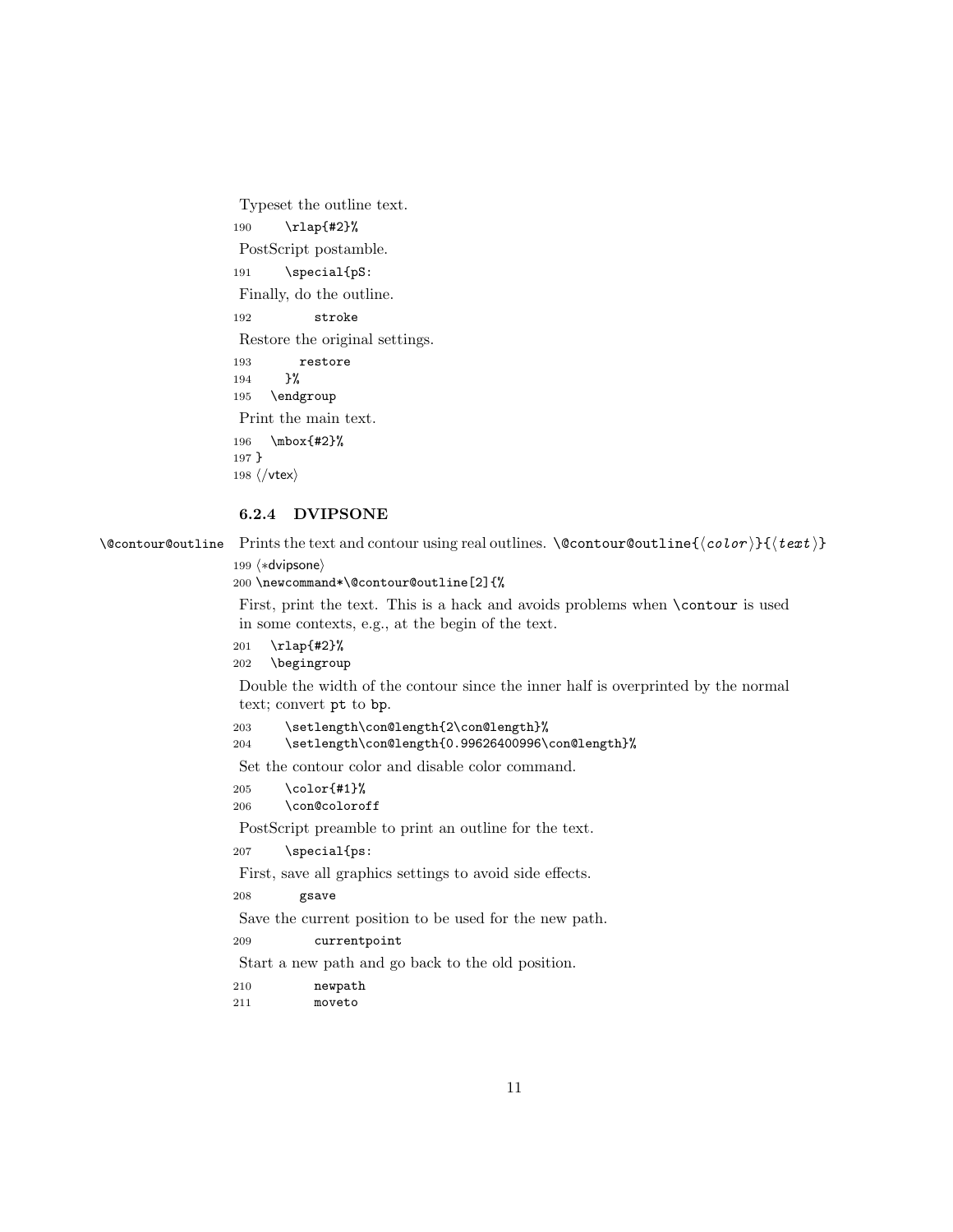Choose a round pen.

```
212 1 setlinejoin
```
213 1 setlinecap

Set the line width and scale it according to the PostScript scale. The factor 65693.4 is chosen by trial and error and may be inexact.

214 65693.4 \strip@pt\con@length\space mul setlinewidth

Save show to be able to restore it later.

215 /cntorigshow /show load def

Redefine the show command that prints a text to do the outline instead of the text.

216 /show { false charpath } def 217 }%

Typeset the outline text.

```
218 \rlap{#2}%
```
PostScript postamble.

219 \special{ps:

Finally, do the outline and save the position.

220 currentpoint 221 stroke

Restore the original settings and position.

222 /show /cntorigshow load def 223 grestore 224 moveto 225 }% 226 \endgroup Print the main text.

227 \mbox{#2}% 228 }

229 (/dvipsone)

#### 6.3 Configuration Files

This configuration file is just a copy of a part of graphics.cfg from TEXLive.

```
230 (*cfgfile)
231 % Select an appropriate default driver
232 \begingroup
233 \chardef\x=0 \%234 % check pdfTeX
235 \@ifundefined{pdfoutput}{}{%
236 \ifcase\pdfoutput
237 \else
238 \{\char`{x=1 }\}239 \fi
240 }%
```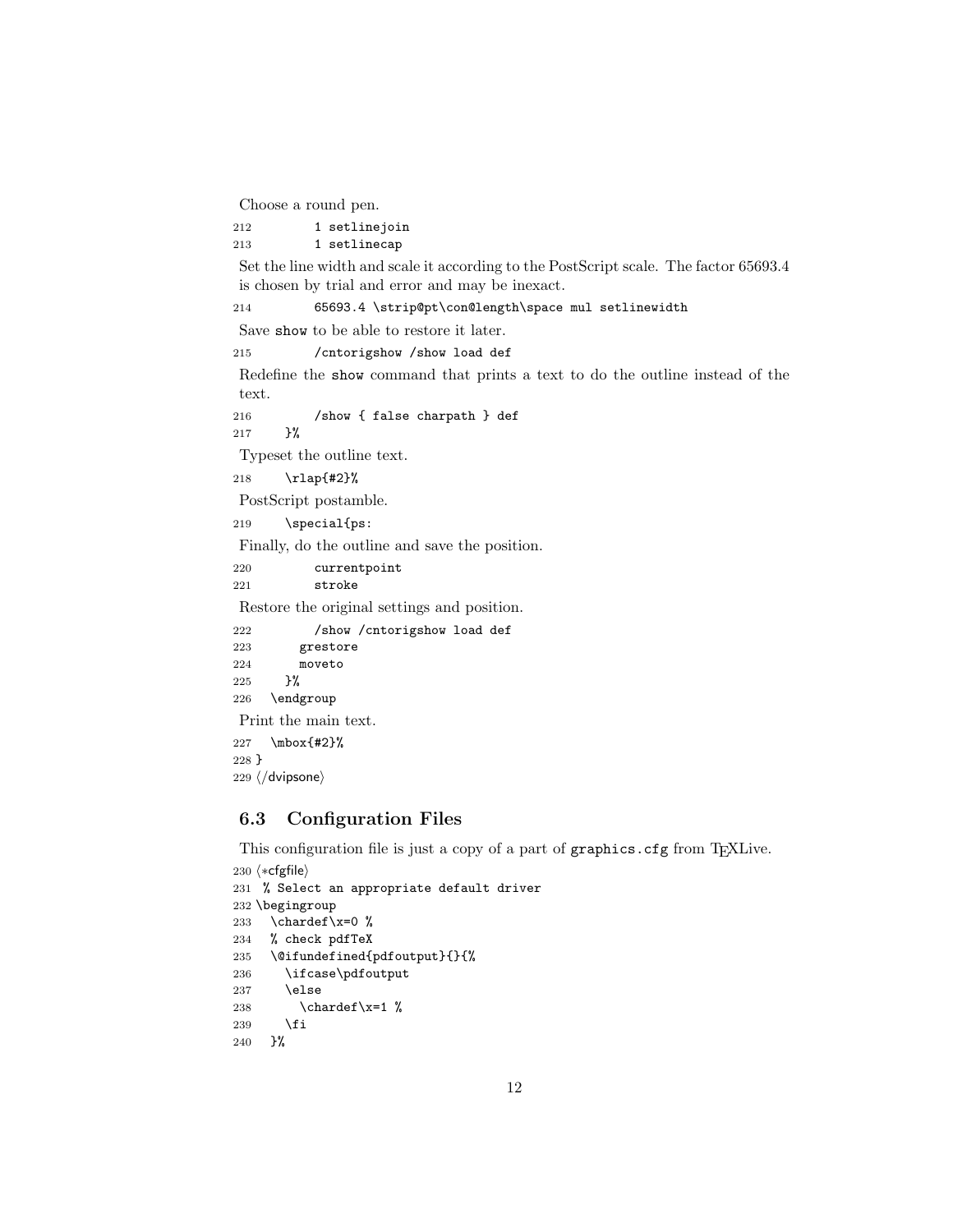```
241 % check VTeX
242 \@@ifundefined{OpMode}{}{%
243 \chardef\x=2 \%244 }%
245 \expandafter\endgroup
246 \ifcase\x
247 % default case
248 \ExecuteOptions{dvips}%
249 \or
250 % pdfTeX is running in pdf mode
251 \ExecuteOptions{pdftex}%
252 \else
253 % VTeX is running
254 \ExecuteOptions{vtex}%
255 \fi
256\langle/cfgfile\rangle
```
# Change History

| 1.04                                                                                                                          |                                                                                                                       |
|-------------------------------------------------------------------------------------------------------------------------------|-----------------------------------------------------------------------------------------------------------------------|
| General: Avoide usage of                                                                                                      | 2.12                                                                                                                  |
| $\texttt{textversion}$ etc.  1<br>2.00                                                                                        | General: Full outline support for                                                                                     |
| General: Allow arbitrary numbers                                                                                              | 2.13                                                                                                                  |
| of text copies $\dots \dots \dots \dots \dots$<br>2.10<br>General: Bugfix: enable switch-<br>ing colors inside \contour argu- | \@contour@outline: More robust<br>mechanism to change Postscript<br>internals for dvips $\dots \dots \dots$ 8<br>2.14 |
| Print text with real outlines for<br>vector fonts $\dots \dots \dots \dots \dots$                                             | General: Add support for DVIP-<br>. 11<br>SONE.                                                                       |
| 2.11<br>General: Restricted outline support                                                                                   | Full outline support for $Y \& Y$<br>/IPSONE-<br>. 1                                                                  |

## Index

Numbers written in italic refer to the page where the corresponding entry is described; numbers underlined refer to the code line of the definition; numbers in roman refer to the code lines where the entry is used.

| Symbols | $\text{Qifstar}$ 61 \@tempcntb  48,                                 |                    |  |
|---------|---------------------------------------------------------------------|--------------------|--|
|         | $\text{Qcontour}$ 61, 62 $\text{Qifundefined}$                      | 50, 54, 77, 81, 87 |  |
|         | $\text{Qcontour@outline 69},$ $\ldots$ 43, 235, 242 \etempdima  45, |                    |  |
|         | 126, <u>153, 175, 199</u> \@namedef  44                             | 46, 55, 74, 75, 88 |  |
|         | $\text{\textcircled{a}}$ 14 \@tempcnta  42-44, \@tempdimb  47,      |                    |  |
|         | $\text{Wempty}$ 94, 110 46, 50, 73, 75, 81                          | 51, 55, 76, 82, 88 |  |